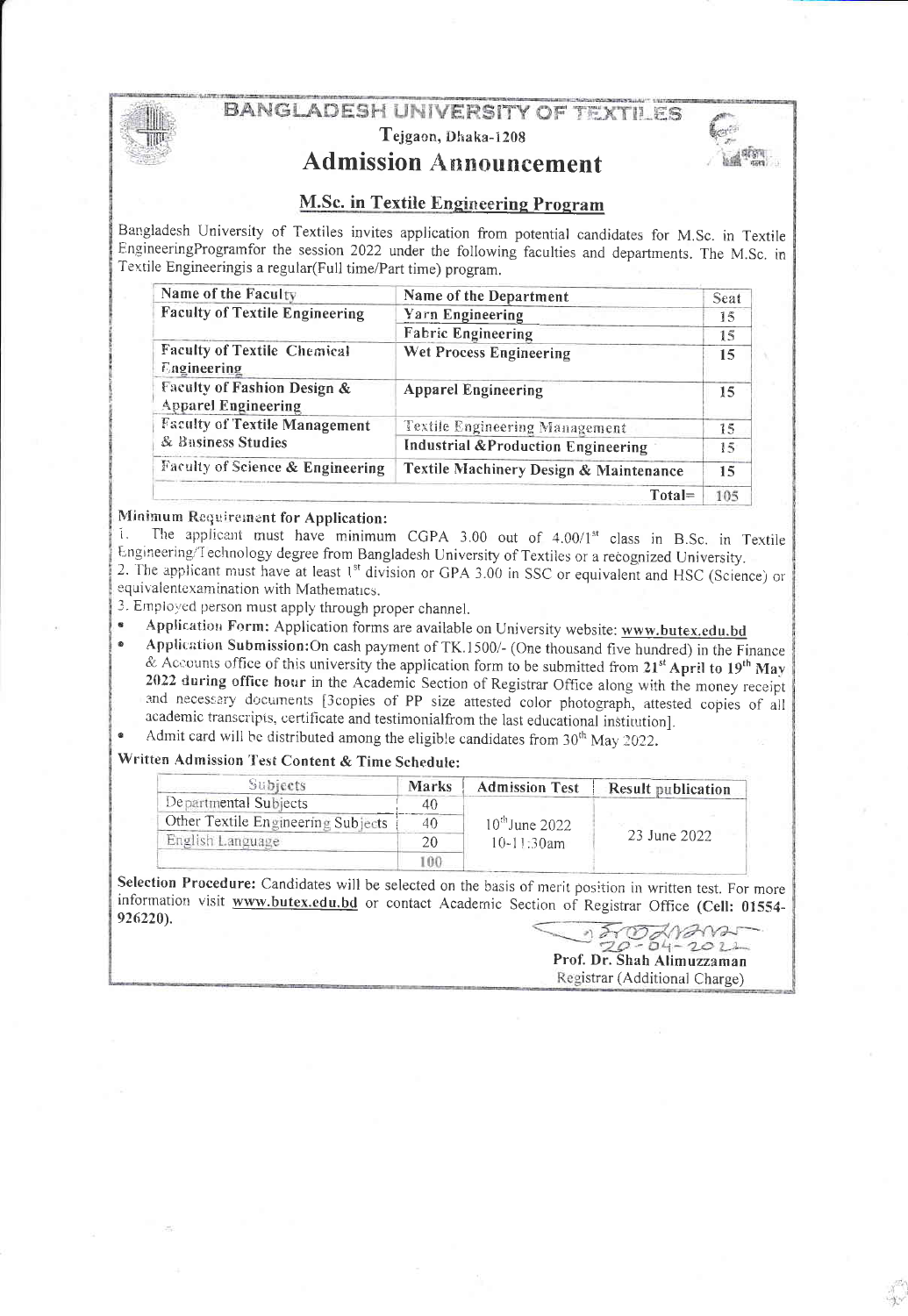Attach one copy Attested PP Size Photograph by Stapler pin



Admission Test Roll No.

-:I

 $\frac{1}{2}$  or  $\mu$ 

# **BANGLADESH UNIVERSITY OF TEXTILES** Tejgaon, Dhaka-l208.

## APPLICATION FORM

## Session: 2022

# M. Sc. in Textile Engineering Program

www.butex.edu.bd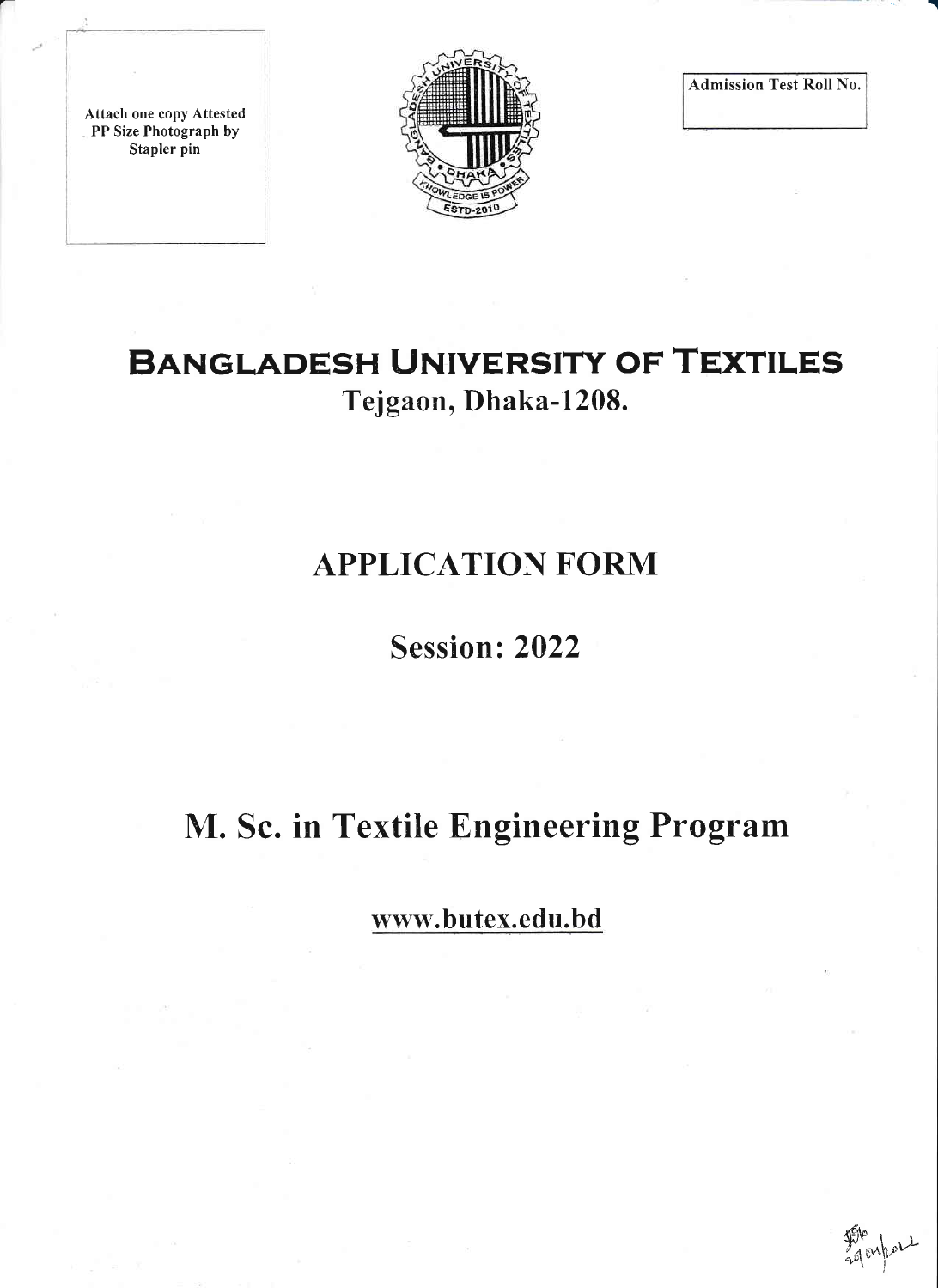### (To be filled-up by the Applicant)

| 1. | Name (Block Letter)      | ٠       |                                                                                  |
|----|--------------------------|---------|----------------------------------------------------------------------------------|
| 2. | Father's Name            |         |                                                                                  |
| 3. | Mother's Name            |         |                                                                                  |
| 4. | Address                  | $\cdot$ |                                                                                  |
|    |                          |         |                                                                                  |
|    |                          |         |                                                                                  |
|    |                          |         |                                                                                  |
|    |                          |         |                                                                                  |
|    |                          |         |                                                                                  |
| 5. | Place of Birth           | ٠<br>٠  | ------------------------------- 6. Nationality --------------------------------- |
|    | Date of Birth            |         |                                                                                  |
|    | (As per SSC Certificate) |         |                                                                                  |

### 8. Academic Qualification:

| Name of exam                         | Name of the Institution | Passing<br>Year | Board/<br>University | Group/<br>Specialization* | Marks/CGPA |
|--------------------------------------|-------------------------|-----------------|----------------------|---------------------------|------------|
| <b>SSC</b>                           |                         |                 |                      |                           |            |
| HSC.                                 |                         |                 |                      |                           |            |
| B.Sc. in Textile<br>Engg./Technology |                         |                 |                      |                           |            |

\* Should be mentioned group (Science/Commerce/Arts) and specialized subject in 4<sup>th</sup> year.

:

- 9. Choice of Department for admission: ------------
- 10. Experience (if any):

| SI. | Name of the Education/<br>Industry/Research institute | <b>Duration of Service</b> | <b>Description of Experience</b> |
|-----|-------------------------------------------------------|----------------------------|----------------------------------|
|     |                                                       |                            |                                  |
|     |                                                       |                            |                                  |

I declare that all the above information are correct and I assure that I will abide by all the rules and regulations of the University.

#### Signature of Applicant

| <b>Written Test</b> | Department | <b>Merit Position</b> | Signature of Tabulator |
|---------------------|------------|-----------------------|------------------------|
|                     |            |                       |                        |
|                     |            |                       |                        |
|                     |            |                       |                        |

The Applicant has been selected for getting admission in the department of Yarn Engg. /Fabric Engg. /Wet Process Engg. /Apparel Engg./Textile Engg. Management/Industrial & Production Engg./Textile Machinery Design & Maintenance.

> Signature of Chairman Admission Committee